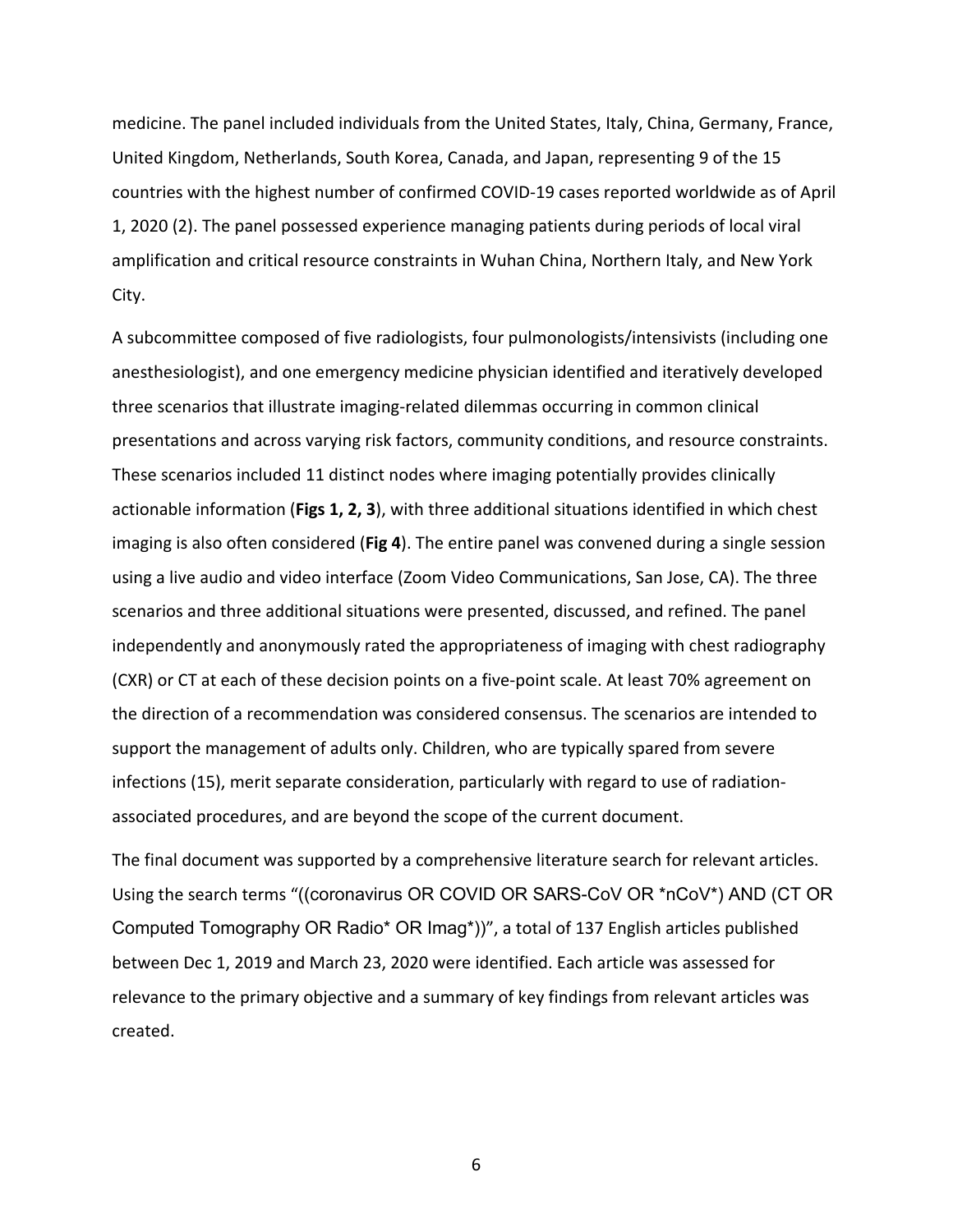### **The Use of Imaging in COVID-19**

The value of an imaging test relates to the generation of results that are clinically actionable either for establishing a diagnosis or for guiding management, triage, or therapy. That value is diminished by costs that include the risk of radiation exposure to the patient, risk of COVID-19 transmission to uninfected healthcare workers and other patients, consumption of PPE, and need for cleaning and downtime of radiology rooms in resource-constrained environments. The appropriate use of imaging in each of the scenarios was considered on this basis.

This statement focuses exclusively on the use of chest radiography (CXR) and computed tomography of the thorax (CT). While ultrasound has been suggested as a potential triage and diagnostic tool for COVID-19 given the predilection for the disease in subpleural regions, there is limited experience at this time (16), as well as infection control issues.

elicit of escalabing a longitude of redictions and productions and productions (and the productions) and the productions productions and the productions and the productions of the production of PPE, and need for classing a CXR is insensitive in mild or early COVID-19 infection (17). However, with respect to the relative value of CXR or CT for detecting the presence of viral pneumonia, the experience is vastly different dependent upon community norms and public health directives. When patients are encouraged to present early in the course of their disease, as was the case in Wuhan, China, CXR has little value. The greater sensitivity of CT for early pneumonic changes is more relevant in the setting of a public health approach that required isolation of all infected patients within an environment where the reliability of COVID-19 testing was limited and turnaround times were long (4). Alternatively, in New York City where patients were instructed to stay at home until they experienced advanced symptoms, CXR was often abnormal at the time of presentation. Equipment portability with imaging performed within an infected patient's isolation room is another factor that may favor CXR in selected populations, effectively eliminating the risk of COVID-19 transmission along the transport route to a CT scanner and within the room housing a CT scanner, particularly in environments lacking PPE. In hospitalized patients CXR can be useful for assessing disease progression and alternative diagnoses such as lobar pneumonia, suggestive of bacterial superinfection, pneumothorax and pleural effusion.

CT is more sensitive for early parenchymal lung disease, disease progression, and alternative diagnoses including acute heart failure from COVID-19 myocardial injury (18) and when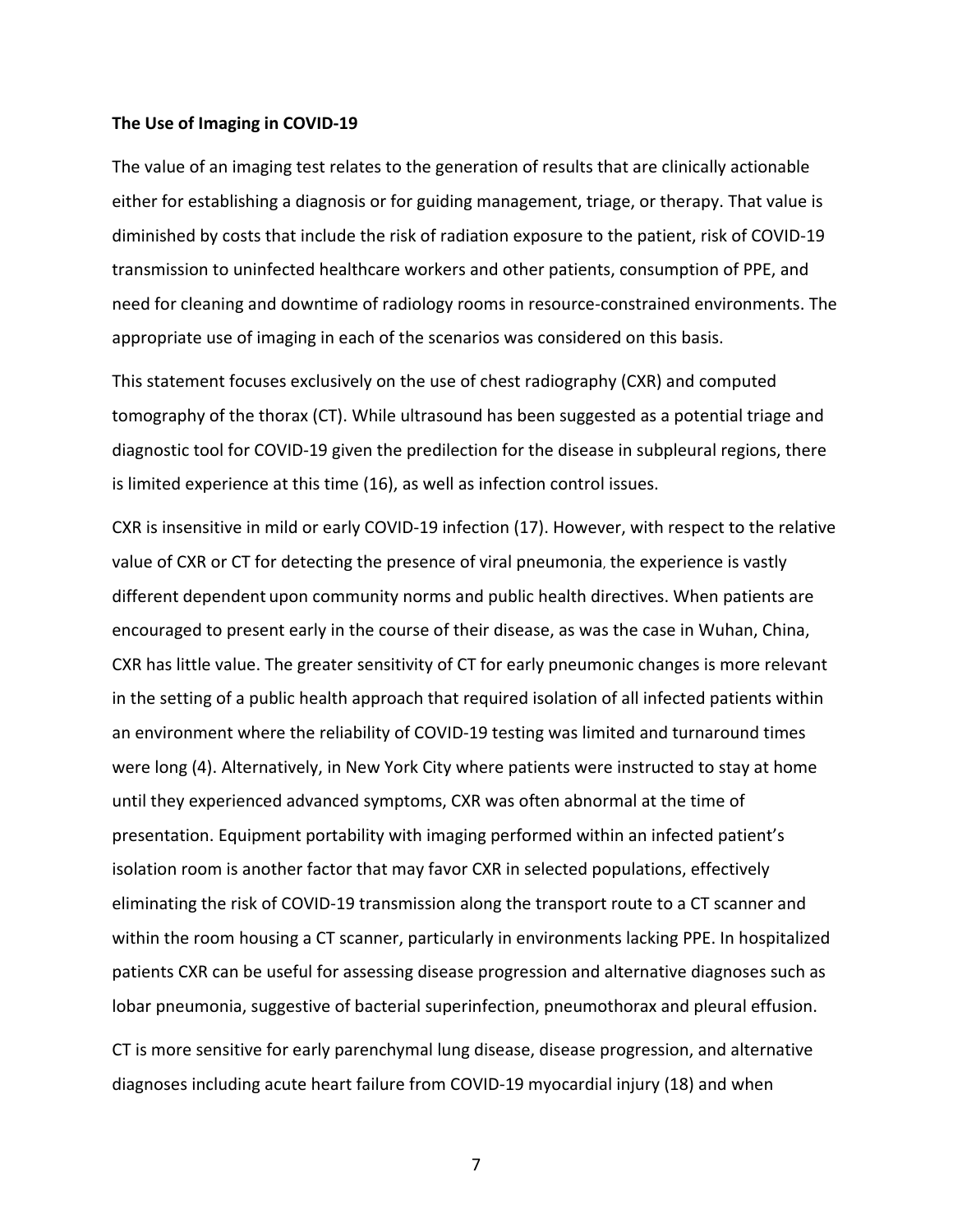acquired with intravenous contrast material, pulmonary thromboembolism. Leveraging these superior capabilities depends upon the availability of CT capacity, particularly considering the potential reduction in CT scanner availability due to the additional time required to clean and disinfect equipment following imaging of patients with suspected COVID-19. Some centers rely on the improved depiction of COVID-19 findings with CT relative to CXR (19) and their association with clinical worsening to determine patient disposition to home, hospital admission, or intensive care. In recognition of variance amongst local practice patterns and resource availability, it is important to state at the outset that the scenarios specify the use of imaging but do *not* articulate the relative merit of CXR versus CT. Ultimately, the choice of imaging modality is left to the judgement of clinical teams at the point-of-care accounting for the differing attributes of CXR and CT, local resources, and expertise.

### **Overview of Clinical Scenarios**

disinfect equipment following imaging of patients with suspected COVID-19. Some centers rely<br>on the improved depiction of COVID-19 findings with CT relative to CXR (19) and their<br>association with clinical voorsening to det The scenarios apply only to patients presenting with features consistent with COVID-19 infection. The severity of respiratory disease and pre-test probability of COVID-19 infection are specified for each scenario, with additional key considerations including the presence of risk factors for disease progression, evidence of disease progression, and the presence of significant critical resource constraints (**Table 1**). The scenarios distinguish mild respiratory disease from moderate-to-severe respiratory disease based on the absence vs. presence of significant pulmonary dysfunction or damage. Pre-test probability is defined by the background prevalence of infection and can be estimated by observed transmission patterns: low by sporadic transmission; moderate by clustered transmission; and high by community transmission (20). Individual pre-test probability is further modified if there is known exposure through contact with a confirmed case of COVID-19 (21). For health care providers, the CDC categorizes medical-related exposures into low, medium, and high-risk groups (22). Within a diagnostic radiology department, brief (a few minutes or less) unprotected interaction with a patient with COVID-19 as well as prolonged close contact with a masked, infected patient by a medical provider wearing PPE are categorized as low-risk exposures (21, 22). Risk factors for poor outcomes in patients with COVID-19 infection are considered separately from pre-test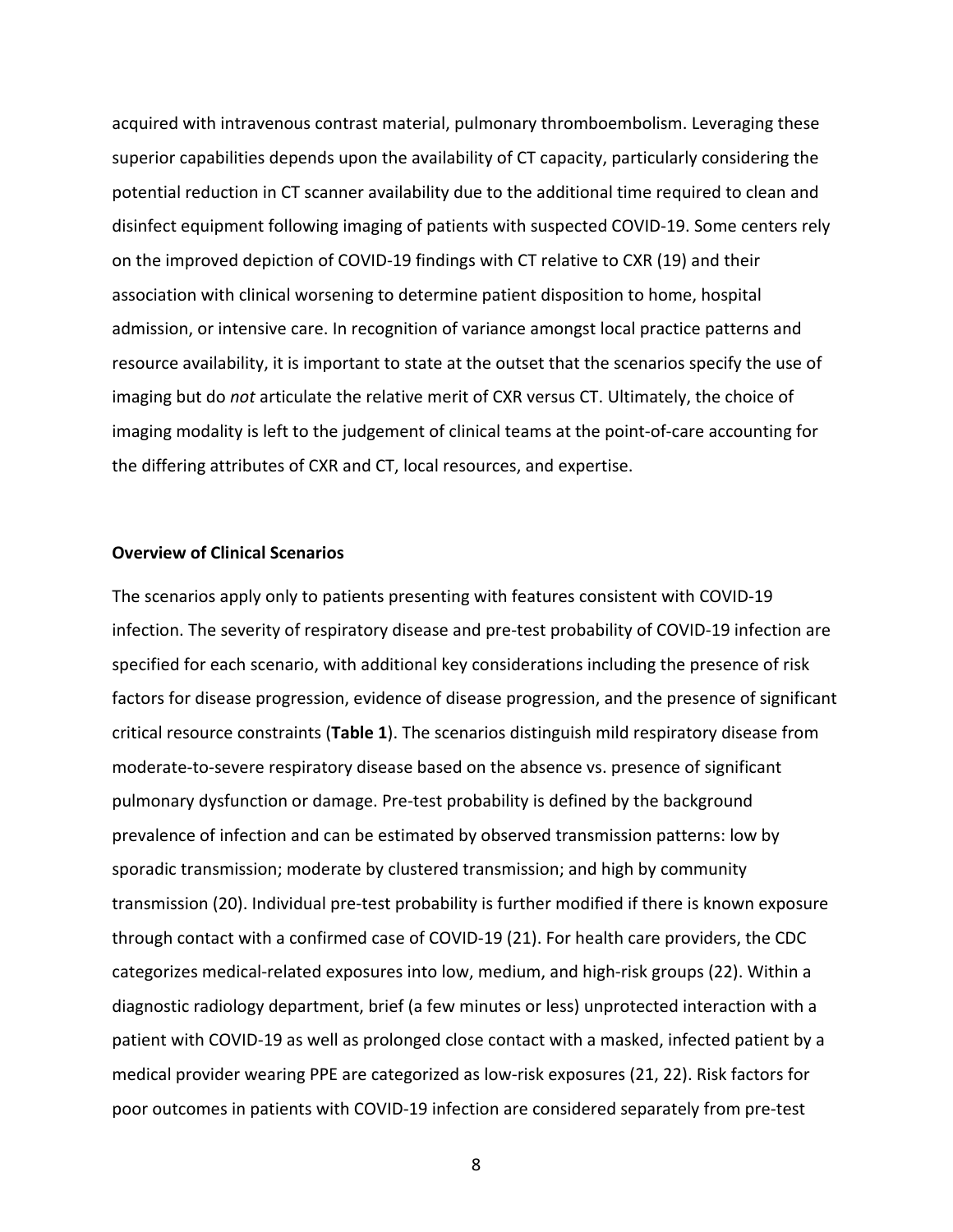probability, with common risk factors including age > 65 years, cardiovascular disease, diabetes, chronic respiratory disease, hypertension, and immune-compromised (23). Identifying a patient as being at high risk for COVID-19 progression is not necessarily a feature of any single risk factor, but is rather a clinical judgement based on the combination of underlying comorbidities and general health status that suggests a higher level of clinical concern. Where appropriate, management variations based upon risk factors for disease progression are called out explicitly, as in Scenario 1. All clinical scenarios begin by characterizing COVID-19 status based upon the availability of laboratory test results.

#### **Scenario 1: Mild Features of COVID-19**

factor, but is rather a clinical judgement based on the combination of underlying comorbidities<br>and general health status that suggests a higher level of clinical concern. Where appropriate,<br>management variations based upo The first scenario (**Fig 1**) addresses a patient presenting for evaluation at an outpatient clinic or via telehealth with mild respiratory features consistent with COVID-19 infection, any pre-test probability of COVID-19 infection, and no significant critical resource constraints. When COVID-19 test results are unavailable, patients with moderate-to-high pre-test probability should be initially managed as if COVID-19 testing is positive, while patients with low pre-test probability should be initially managed as if COVID-19 testing is negative. Imaging is advised for patients with risk factors for COVID-19 progression and either positive COVID-19 testing or moderate-tohigh pre-test probability in the absence of COVID-19 testing (**Fig 1, Q1**). Imaging provides a baseline for future comparison, may establish manifestations of important comorbidities in patients with risk factors for disease progression (**Table 1**), and may influence the intensity of monitoring for clinical worsening. Imaging is not advised for patients with mild features who are COVID-19 positive without accompanying risk factors for disease progression, or for patients with mild features who are COVID-19 negative (**Fig 1, Q2 & Q3**). The panel felt that the yield of imaging in these settings would be very low and that it was safe for most patients to self-monitor for clinical worsening. Regardless of COVID-19 test results and risk factors, imaging is advised for patients with mild clinical features who subsequently develop clinical worsening (**Fig 1, Q4 & Q5**). In the absence of clinical worsening, management involves support and isolation of patients with positive COVID-19 testing or patients with moderate to high pre-test probability without COVID-19 test results available.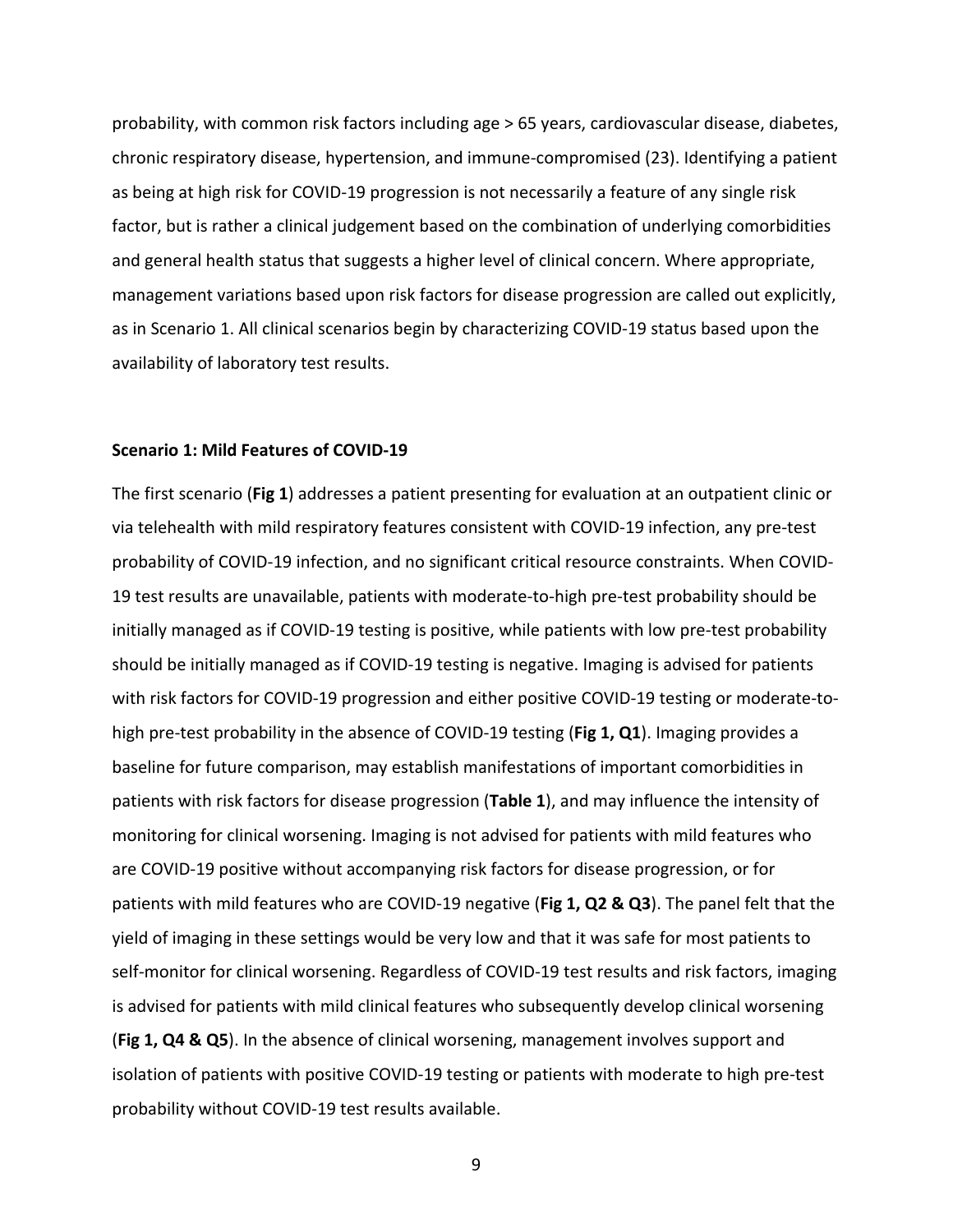Although not specifically addressed by this scenario, in the presence of significant resources constraints, there is no role for imaging of patients with mild features of COVID-19.

#### **Scenario 2: Moderate to Severe Features of COVID-19**

The second scenario (**Fig 2**) addresses a patient presenting with moderate-to-severe features consistent with COVID-19 infection, any pre-test probability of COVID-19 infection, and no significant critical resource constraints. Separate ratings were obtained for COVID-19 positive patients and either COVID-19 negative patients or patients for whom COVID-19 testing is unavailable (**Fig 2, Q6 & Q7**). Imaging is advised regardless of the results or availability of COVID-19 testing given the impact of imaging in both circumstances.

For COVID-19 positive patients, imaging establishes baseline pulmonary status and identifies underlying cardiopulmonary abnormalities that may facilitate risk stratification for clinical worsening. In the presence of clinical worsening, imaging is again advised to assess for COVID-19 progression or secondary cardiopulmonary abnormalities such as pulmonary embolism, superimposed bacterial pneumonia, or heart failure that can potentially be secondary to COVID-19 myocardial injury (**Fig 2, Q8)**.

Scenario 2: Moderate to Severe Features of COVID-19<br>The second scenario (Fig 2) addresses a patient presenting with moderate-to-severe features<br>consistent with COVID-19 infection, any pre-test probability of COVID-19 infec For COVID-19 negative patients or any patient for whom testing is not performed, imaging may reveal an alternative diagnosis to explain the patient's clinical features, which should direct patient care as per existing clinical guidelines or standard clinical practice. If an alternative diagnosis is not revealed or images demonstrate features of COVID-19 infection, then subsequent clinical evaluation would depend upon the pre-test probability of COVID-19 infection and COVID-19 test availability. Falsely negative COVID-19 testing is more prevalent in high pre-test probability circumstances and repeat COVID-19 testing is therefore advised if available. Depending upon the imaging findings, other clinical investigations may be pursued.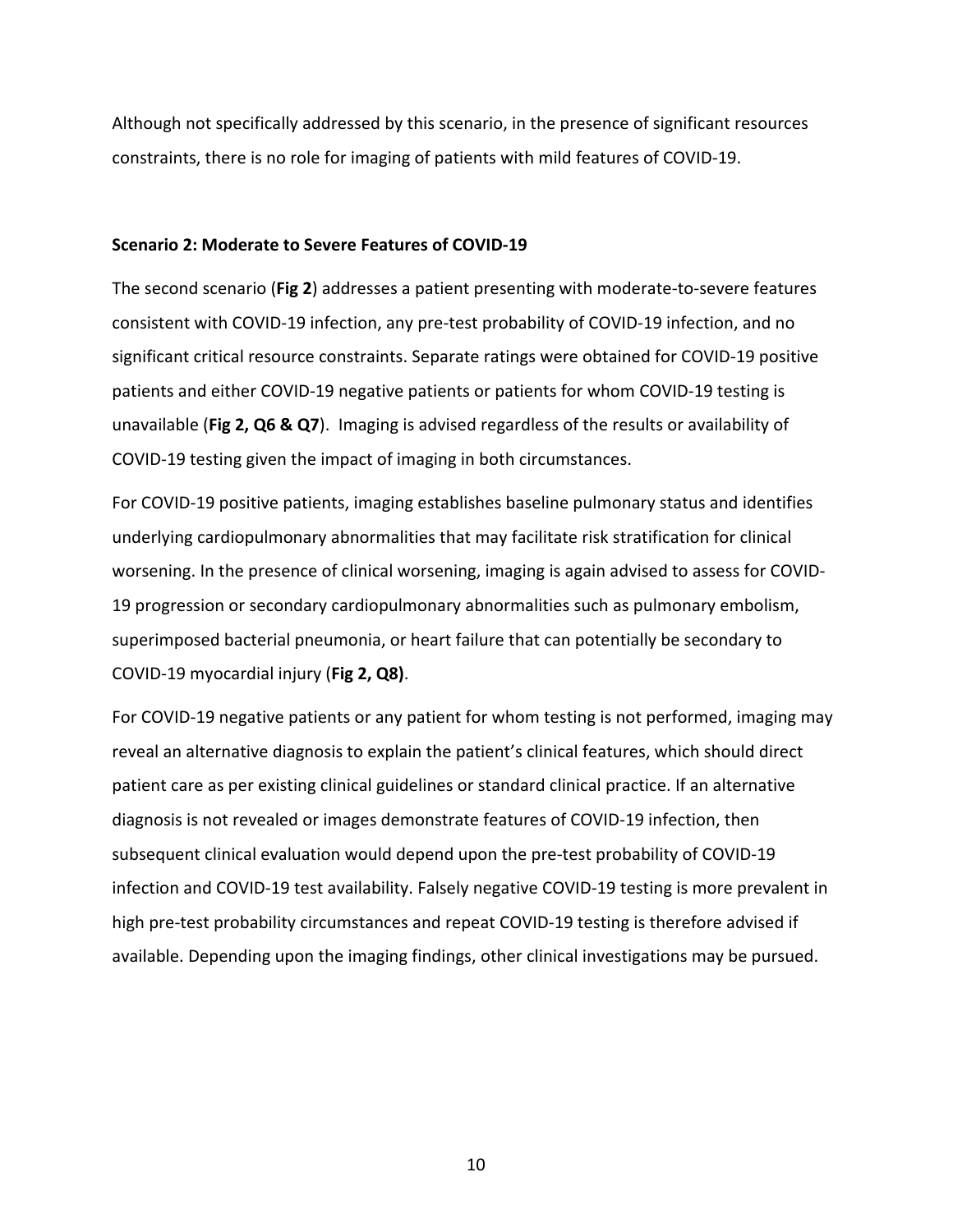# **Scenario 3: Moderate-to-Severe Features of COVID-19 in a Resource Constrained Environment**

Enterind scenario (Fig 3) addresses a patient presenting with moderate-to-severe features<br>The third scenario (Fig 3) addresses a patient presenting with moderate-to-severe features<br>consistent with COVID-19 infection within The third scenario (**Fig 3**) addresses a patient presenting with moderate-to-severe features consistent with COVID-19 infection within an environment of high community disease burden and critical resource limitations as seen in Wuhan, China, in regions of Italy and Spain, and in New York City. Because healthcare personnel and infrastructure may be overwhelmed by a high influx of new patients and resources are limited to provide critical care, urgent decision-making and triage are of primary importance. At the time of this writing, turnaround times for COVID-19 test results range from 6 to over 48 hours with most sites waiting at least 12 hours for results. This is an impractically long time period to consider triage to limited hospital beds and ventilators. However, rapid point-of-care (PoC) COVID-19 tests are expected to be released into clinical environments during the first week of April 2020, providing routine turnaround times of less than an hour and potentially as little as 5 minutes (24-27). While the initial availability and sample processing capacity of PoC COVID-19 testing is expected to be limited, this should increase over time.

The third scenario first considers the potential availability of PoC COVID-19 testing. Imaging is advised when PoC COVID-19 testing is available and positive (**Fig 3, Q9**) for the same reasons as described for Scenario 2. Based upon imaging findings and clinical features, patients are subsequently supported and monitored with a level of intensity consistent with clinical features. Imaging is again indicated if patients subsequently clinically worsen (**Fig 3, Q11**).

Imaging is advised to support more rapid triage of patients in a resource-constrained setting when PoC COVID-19 testing is not available or negative (**Fig 3, Q10**). Imaging may reveal features of COVID-19, which within this scenario may be taken as a presumptive diagnosis of COVID-19 for medical triage and associated decisions regarding disposition, infection control, and clinical management. In this high pre-test probability environment, and as described for Scenario 2, the possibility of falsely negative COVID-19 testing creates a circumstance where a COVID-19 diagnosis may be presumed when imaging findings are strongly suggestive of COVID-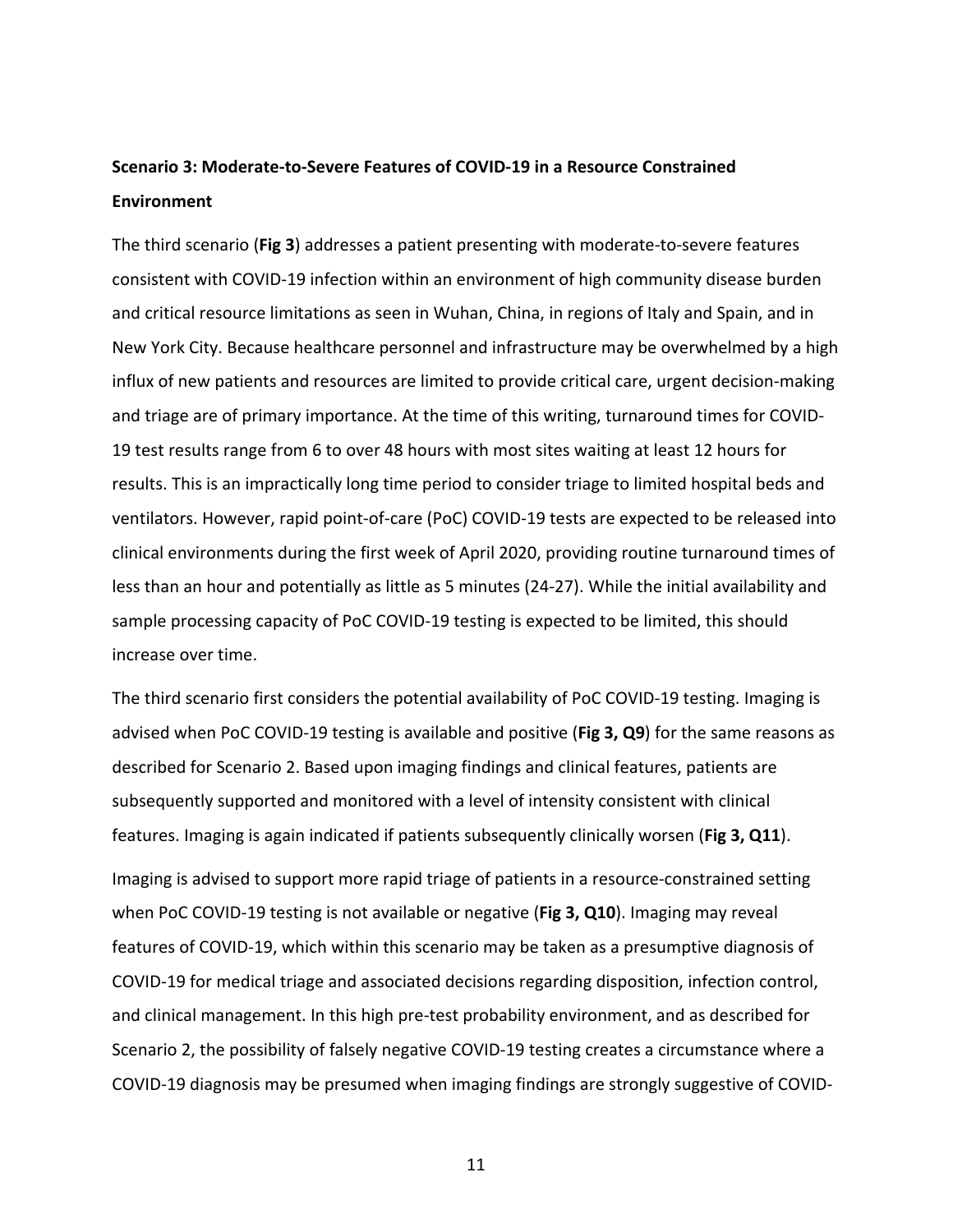19 despite negative COVID-19 testing. This guidance represents a variance from other published recommendations which advise against the use of imaging for the initial diagnosis of COVID-19 (28) and was supported by direct experience amongst panelists providing care within the conditions described for this scenario. The relationship between disease severity and triage may need to be fluid depending upon resources and case load. When imaging reveals an alternative diagnosis to COVID-19, management is based upon established guidelines or standard clinical practice.

### **Additional Key Questions:**

### **Daily chest radiographs are not indicated in stable intubated patients with COVID-19 (Q12)**

Multiple studies have shown no difference in important outcomes (mortality, length of stay, and ventilator days) for intensive care unit patients imaged on-demand as compared to a daily routine protocol (29-32). Avoidance of non-value-added imaging is particularly important in the COVID-19 patient population to minimize exposure risk of radiology technologists and to conserve PPE.

# **CT scan is indicated in a patient who has functional impairment and/or hypoxemia after recovery from COVID-19 (Q13)**

conditions described for this scenario. The relationship between disease severity and triage<br>may need to be fluid depending upon resources and case load. When imaging reveals an<br>alternative diagnosis to COVID-19, managemen With the recent emergence of SARS-CoV2 as a human pathogen, there are no long-term followup studies of survivors. Postmortem evaluation of a single patient who succumbed to severe COVID-19 showed pathologic findings consistent with diffuse alveolar damage, similar to findings previously described with severe acute respiratory syndrome (SARS) and Middle East respiratory syndrome (MERS) (33). Patients with functional impairment following recovery from COVID-19 should undergo imaging to differentiate between expected morphologic abnormalities as sequelae of infection, mechanical ventilation, or both versus a different and potentially treatable process.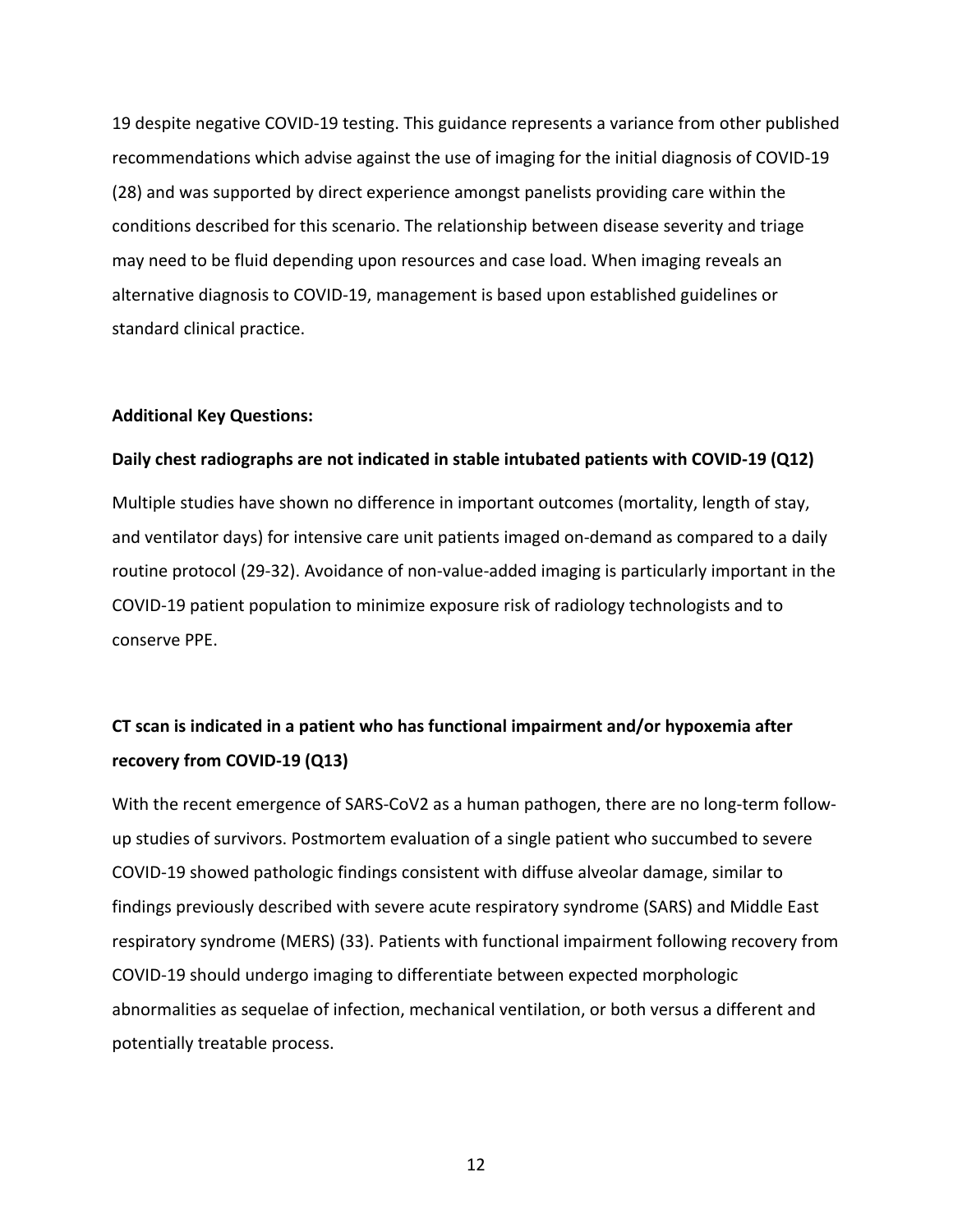# **COVID-19 testing is indicated in a patient who is found incidentally to have typical findings of COVID-19 on a CT scan. (Q14)**

structure i[n](https://www.fleischner-covid19.org/) the matter of the matter of the matter of the presence in an asymptom state of the product particle of the matter of the matter of the matter of the matter of the matter of the matter of the matter of the matt While CT findings of COVID-19 infection are nonspecific, their presence in an asymptomatic patient with no or mild respiratory symptoms is concerning in a setting of known community transmission, particularly if there is no better alternative diagnosis. Asymptomatic carriers of COVID-19 have been estimated to comprise 17.9% - 33.3% of all infected cases (34, 35). Asymptomatic infection with suggestive CT findings in the lung has been documented in screened cruise ship passengers (11). It is believed that the presence of undetected infected and mildly symptomatic or asymptomatic individuals may be contributing to the rapid geographic spread of SARS-CoV2 (9). RT-PCR testing in this scenario is important to potentially identify an occult infection and limit further transmission both within the community and in the environment where the patient is receiving medical care. In highly prevalent areas, an additional uncertainty is whether CT should be used as a screening tool either as a stand-alone or as an adjunct to RT-PCR to exclude occult infection prior to surgery or intensive immunosuppressive therapies.

The panel's ratings are provided in **Figure 4**, and a summary of all recommendations is provided in **Table 2.**

### **Additional Resources**

For purposes of image interpretation and reporting, readers are referred to a recently published systematic review of imaging findings of COVID-19 (36) and a multi-society consensus paper on reporting chest CT findings related to COVID-19 (37). As an aid to improving radiologist and pulmonologist familiarity with the imaging findings of COVID-19, we provide the following link (https://www.fleischner-covid19.org) to the Fleischner Society website where an educational repository of proven COVID-19 cases can be found.

### **Conclusion**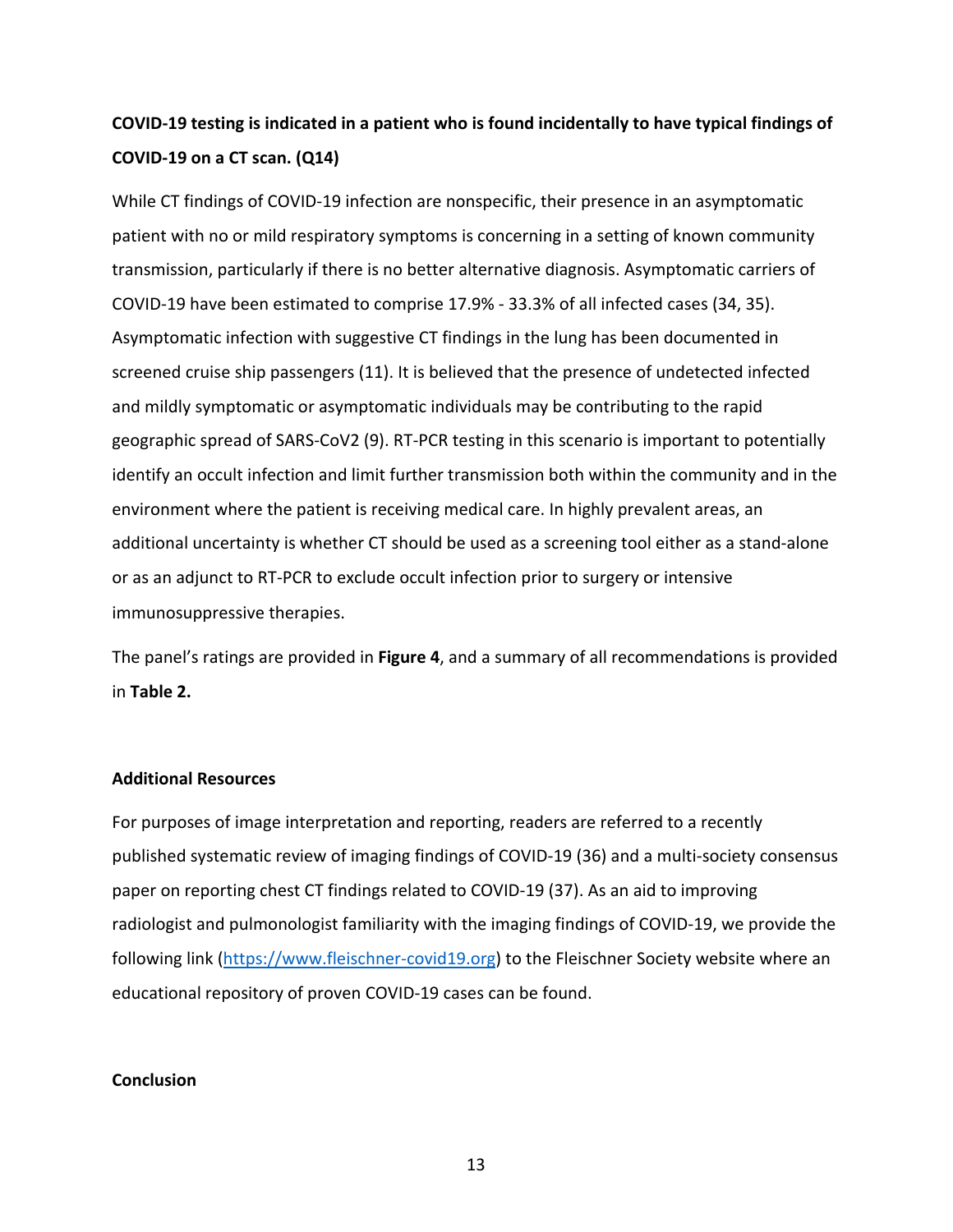infection control experts practicing in 10 coontries, representative of the highest burden of<br>COVID-19 worldwide. It also represents opinion at a moment in time within a highly-dynamic<br>environment where the status of regio This statement is intended to offer guidance to physicians on the use of thoracic imaging across a breadth of healthcare environments. It represents the collective opinions and perspectives of thoracic radiology, pulmonology, intensive care, emergency medicine, laboratory medicine, and infection control experts practicing in 10 countries, representative of the highest burden of COVID-19 worldwide. It also represents opinion at a moment in time within a highly-dynamic environment where the status of regional epidemics and the availability of critical resources to combat those epidemics vary daily. The evidence base supporting the use of imaging across the scenarios presented is scant and the advice presented herein may undergo refinement through rigorous scientific investigation, exposing nuances of image interpretation that may lead to prognostic information and guide management decisions. At the time of this writing, no therapy has been confirmed to alter the course of COVID-19, there is no known cure, and there is no vaccine for prevention. As effective treatments are developed, thoracic imaging may find new roles by establishing treatment response or characterizing patients as likely responders to novel therapies.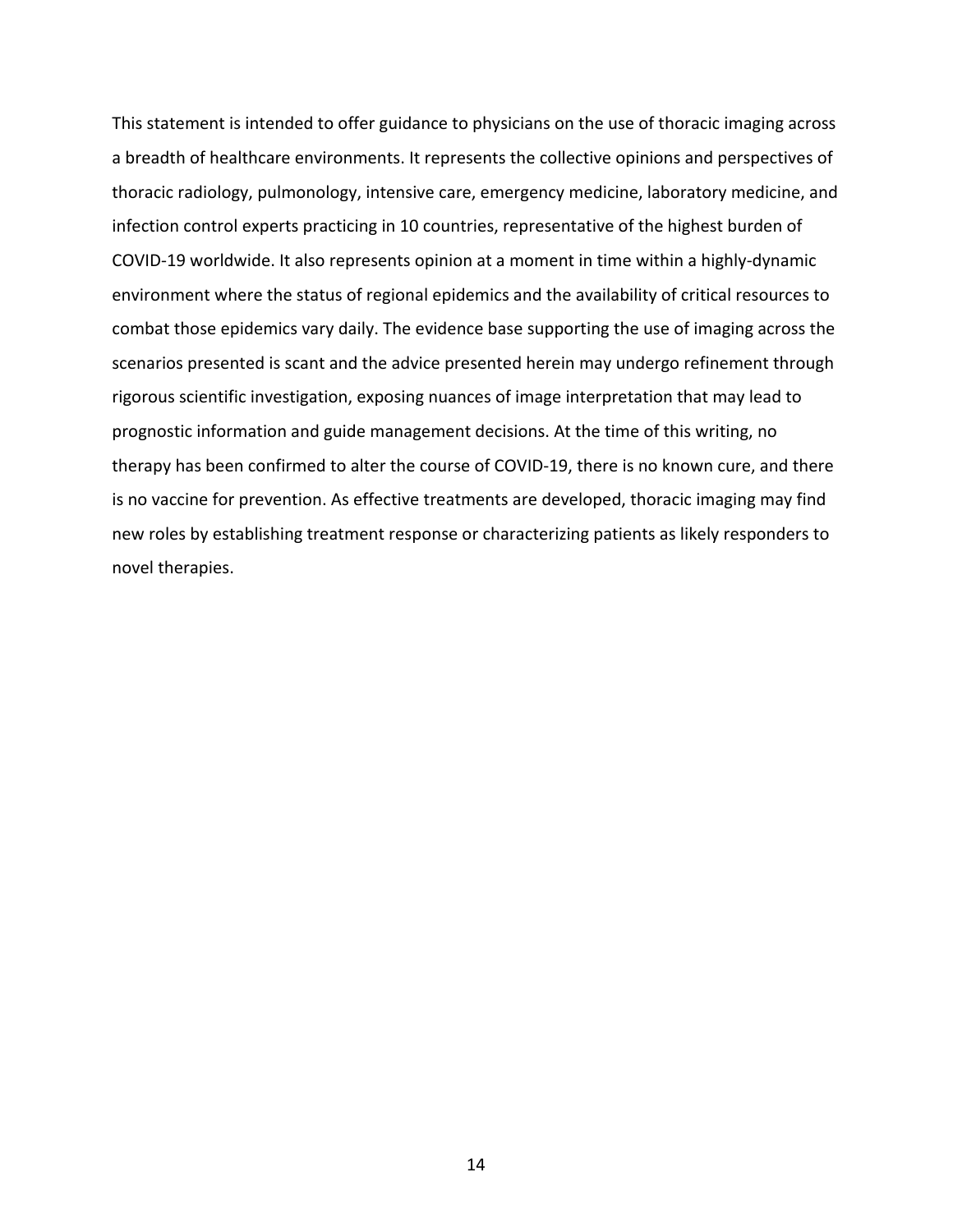# **References**

- 1. World Health Organization: Director-General's opening remarks at the media briefing on COVID-19 - 11 March 2020. [https://www.who.int/dg/speeches/detail/who-director](https://www.who.int/dg/speeches/detail/who-director-general-s-opening-remarks-at-the-media-briefing-on-covid-19---11-march-2020)general-s-opening-remarks-at-the-media-briefing-on-covid-19---11-march-2020. Updated March 11, 2020. Accessed April 1, 2020.
- 2. World Health Organization: Coronavirus disease (COVID-19) Situation Dashboard. https://experience.arcgis.com/experience/685d0ace521648f8a5beeeee1b9125cd. Updated April 1, 2020. Accessed April 1, 2020.
- 3. Johns Hopkins University: Coronavirus COVID-19 Global Cases by the Center for Systems Science and Engineering (CSSE). https://gisanddata.maps.arcgis.com/apps/opsdashboard/index.html#/bda7594740fd402 99423467b48e9ecf6. Updated April 1, 2020. Accessed April 1, 2020.
- 4. Ai T, Yang Z, Hou H, Zhan C, Chen C, Lv W, Tao Q, Sun Z, Xia L. Correlation of Chest CT and RT-PCR Testing in Coronavirus Disease 2019 (COVID-19) in China: A Report of 1014 Cases. Radiology 2020:200642. doi: 10.1148/radiol.2020200642
- 5. Li Y, Yao L, Li J, Chen L, Song Y, Cai Z, Yang C. Stability Issues of RT-PCR Testing of SARS-CoV-2 for Hospitalized Patients Clinically Diagnosed with COVID-19. J Med Virol 2020. doi: 10.1002/jmv.25786
- 6. Wang W, Xu Y, Gao R, Lu R, Han K, Wu G, Tan W. Detection of SARS-CoV-2 in Different Types of Clinical Specimens. JAMA : the journal of the American Medical Association 2020. doi: 10.1001/jama.2020.3786
- 7. Zou L, Ruan F, Huang M, Liang L, Huang H, Hong Z, Yu J, Kang M, Song Y, Xia J, Guo Q, Song T, He J, Yen HL, Peiris M, Wu J. SARS-CoV-2 Viral Load in Upper Respiratory Specimens of Infected Patients. N Engl J Med 2020;382(12):1177-1179. doi: 10.1056/NEJMc2001737
- 8. Fang Y, Zhang H, Xie J, Lin M, Ying L, Pang P, Ji W. Sensitivity of Chest CT for COVID-19: Comparison to RT-PCR. Radiology 2020:200432. doi: 10.1148/radiol.2020200432
- 9. Li R, Pei S, Chen B, Song Y, Zhang T, Yang W, Shaman J. Substantial undocumented infection facilitates the rapid dissemination of novel coronavirus (SARS-CoV2). Science 2020. doi: 10.1126/science.abb3221
- COUCH 23 11 WARD ROAD (IIIS/2000042<br>
Manual Agosta Cool (IIS/20000042) (IIS/20000042) (IIS/200001)<br>
Manual Agosta Cool (III) (12) (20). Acc[ess](https://gisanddata.maps.arcgis.com/apps/opsdashboard/index.html#/bda7594740fd40299423467b48e9ecf6)ed Appli 1, 2020.<br>
2. World Health Organization: Coronalizing discussions (CO 10. Rothe C, Schunk M, Sothmann P, Bretzel G, Froeschl G, Wallrauch C, Zimmer T, Thiel V, Janke C, Guggemos W, Seilmaier M, Drosten C, Vollmar P, Zwirglmaier K, Zange S, Wolfel R, Hoelscher M. Transmission of 2019-nCoV Infection from an Asymptomatic Contact in Germany. N Engl J Med 2020;382(10):970-971. doi: 10.1056/NEJMc2001468
	- 11. Inui S, Fujikawa A, Jitsu M, Kunishima N, Watanabe S, Suzuki Y, Umeda S, Uwabe Y. Chest CT Findings in Cases from the Cruise Ship "Diamond Princess" with Coronavirus Disease 2019 (COVID-19). Radiology: Cardiothoracic Imaging 2020;2(2). doi: 10.1148/ryct.2020200110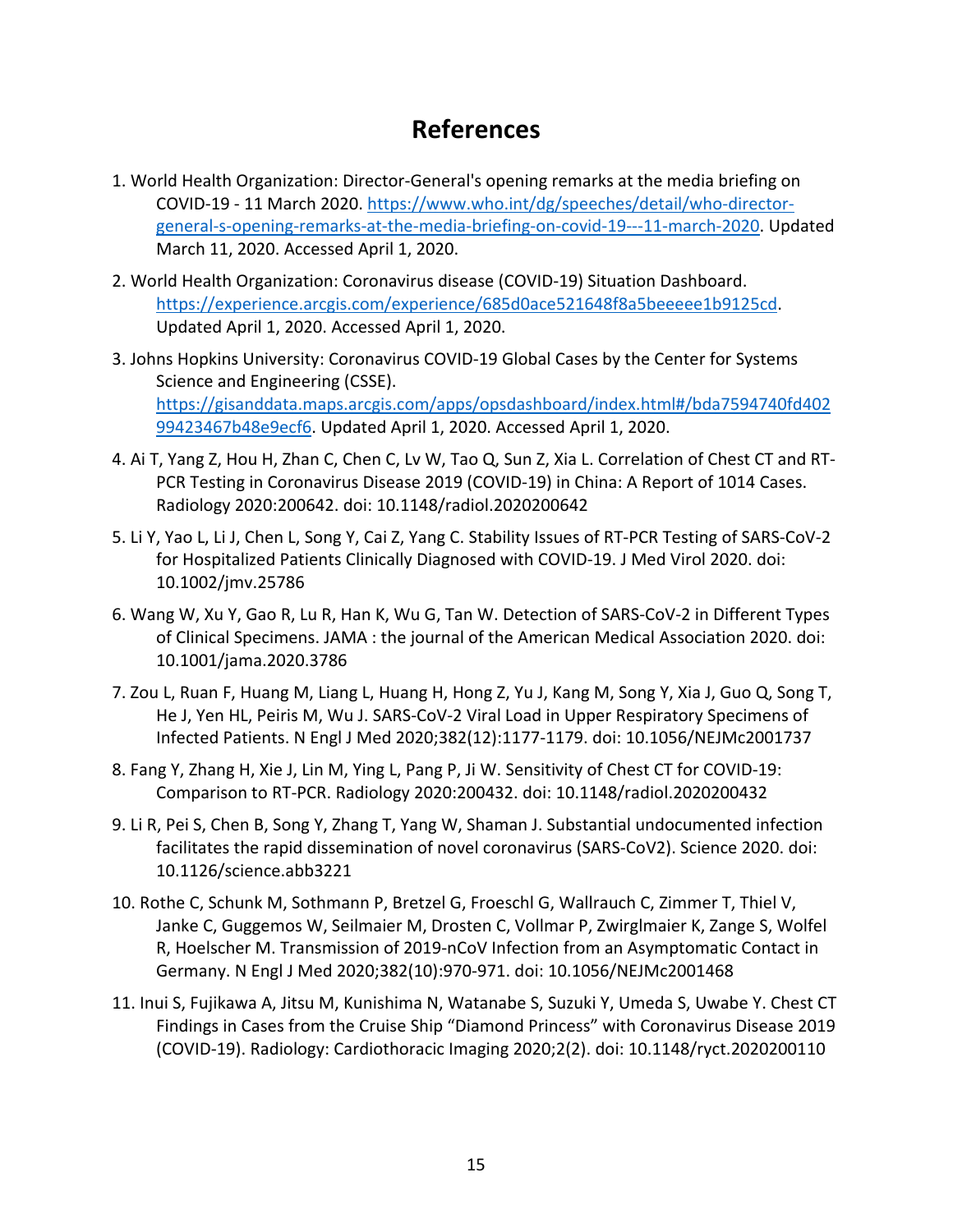- 12. Mossa-Basha M, Meltzer CC, Kim DC, Tuite MJ, Kolli KP, Tan BS. Radiology Department Preparedness for COVID-19: Radiology Scientific Expert Panel. Radiology 2020:200988. doi: 10.1148/radiol.2020200988
- 13. Kooraki S, Hosseiny M, Myers L, Gholamrezanezhad A. Coronavirus (COVID-19) Outbreak: What the Department of Radiology Should Know. J Am Coll Radiol 2020. doi: 10.1016/j.jacr.2020.02.008
- 14. Centers for Disease Control and Prevention: Coronavirus Disease 2019 (COVID-19) Interim Infection Prevention and Control Recommendations. https://www.cdc.gov/coronavirus/2019-ncov/infection-control/controlrecommendations.html#adhere. Updated April 1, 2020. Accessed April 1, 2020.
- 15. Dong Y, Mo X, Hu Y, Qi X, Jiang F, Jiang Z, Tong S. Epidemiological Characteristics of 2143 Pediatric Patients With 2019 Coronavirus Disease in China. Pediatrics 2020. doi: 10.1542/peds.2020-0702
- 16. Soldati G, Smargiassi A, Inchingolo R, Buonsenso D, Perrone T, Briganti DF, Perlini S, Torri E, Mariani A, Mossolani EE, Tursi F, Mento F, Demi L. Is there a role for lung ultrasound during the COVID-19 pandemic? J Ultrasound Med 2020. doi: 10.1002/jum.15284
- 17. Wong HYF, Lam HYS, Fong AH, Leung ST, Chin TW, Lo CSY, Lui MM, Lee JCY, Chiu KW, Chung T, Lee EYP, Wan EYF, Hung FNI, Lam TPW, Kuo M, Ng MY. Frequency and Distribution of Chest Radiographic Findings in COVID-19 Positive Patients. Radiology 2020:201160. doi: 10.1148/radiol.2020201160
- [ss](https://www.cdc.gov/coronavirus/2019-ncov/infection-control/control-recommendations.html#adhere), woodsays, roosen (meet in Color) and Karoline and Karoline (2000-15) outlets.<br>
What the Department of Radiology Bhould Know J. Am Coll Radiol 2020, doi:<br>
10.1016/jaer. 2020.02.208<br>
14. Centers for Disease Control and P 18. Driggin E, Madhavan MV, Bikdeli B, Chuich T, Laracy J, Bondi-Zoccai G, Brown TS, Nigoghossian C, Zidar DA, Haythe J, Brodie D, Beckman JA, Kirtane AJ, Stone GW, Krumholz HM, Parikh SA. Cardiovascular Considerations for Patients, Health Care Workers, and Health Systems During the Coronavirus Disease 2019 (COVID-19) Pandemic. J Am Coll Cardiol 2020. doi: 10.1016/j.jacc.2020.03.031
	- 19. Orsi MA, Oliva AG, Cellina M. Radiology Department Preparedness for COVID-19: Facing an Unexpected Outbreak of the Disease. Radiology 2020. doi: 10.1148/radiol.2020201214
	- 20. World Health Organization: Critical preparedness, readiness and response actions for COVID-19. https://www.who.int/emergencies/diseases/novel-coronavirus-2019/technical-guidance/critical-preparedness-readiness-and-response-actions-for-covid-19. Updated March 22, 2020. Accessed April 1, 2020.
	- 21. Center for Disease Control and Prevention: Coronavirus Disease 2019 (COVID-19) Public Health Recommendations for Community-Related Exposure. https://www.cdc.gov/coronavirus/2019-ncov/php/public-health-recommendations.html. Updated March 30, 2020. Accessed April 1, 2020.
	- 22. Center for Disease Control and Prevention: Interim U.S. Guidance for Risk Assessment and Public Health Management of Healthcare Personnel with Potential Exposure in a Healthcare Setting to Patients with Coronavirus Disease (COVID-19). [https://www.cdc.gov/coronavirus/2019-ncov/hcp/guidance-risk-assesment-hcp.html.](https://www.cdc.gov/coronavirus/2019-ncov/hcp/guidance-risk-assesment-hcp.html) Updated March 7, 2020. Accessed April 1, 2020.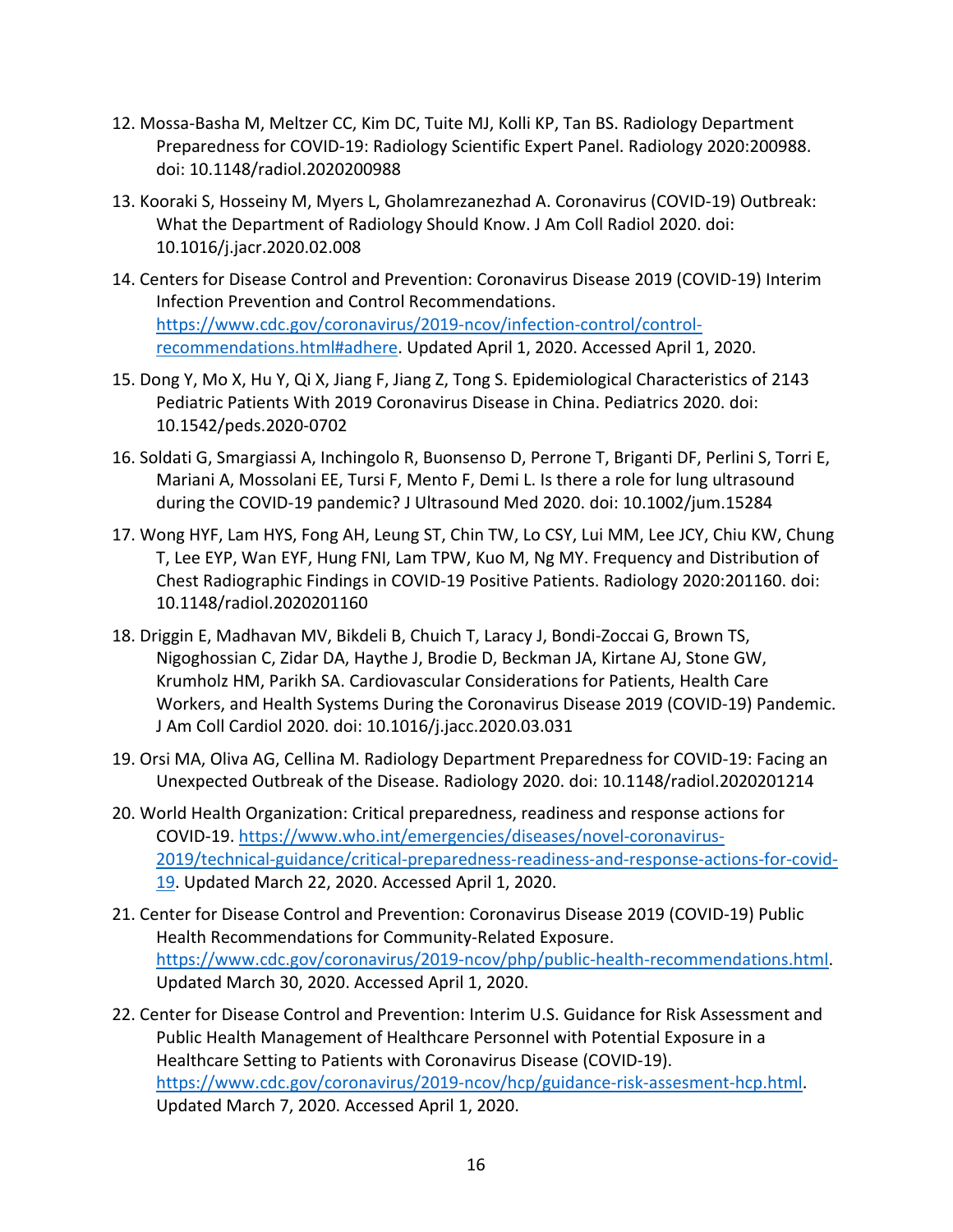- 23. Wu Z, McGoogan JM. Characteristics of and Important Lessons From the Coronavirus Disease 2019 (COVID-19) Outbreak in China: Summary of a Report of 72314 Cases From the Chinese Center for Disease Control and Prevention. JAMA : the journal of the American Medical Association 2020. doi: 10.1001/jama.2020.2648
- 24. DiaSorin Molecular: Simplexa COVID-19 Direct Kit. https://molecular.diasorin.com/us/kit/simplexa-covid-19-direct-kit/. Accessed April 1, 2020.
- 25. bioMérieux: First of 3 diagnostic tests for SARS-CoV-2 coronavirus available from bioMérieux. https://www.biomerieux.com/en/novel-coronavirus-covid-19. Updated March 11, 2020. Accessed April 1, 2020.
- 26. Cepheid: Xpert® Xpress SARS-CoV-2 has received FDA Emergency Use Authorization. https://www.cepheid.com/coronavirus. Accessed April 1, 2020.
- 27. Abbott: ID NOW COVID-19 Molecular. In minutes. On the front line. https://www.alere.com/en/home/product-details/id-now-covid-19.html. Accessed April 1, 2020.
- 24. Dustarin Molecular: Simplexa COVID-19 Di[re](https://www.acr.org/Advocacy-and-Economics/ACR-Position-Statements/Recommendations-for-Chest-Radiography-and-CT-for-Suspected-COVID19-Infection)ct KR.<br>
Interaction Comparison Covid-19-direct-kittle Acce[ss](https://www.biomerieux.com/en/novel-coronavirus-covid-19)ed April 1,<br>
2020.<br>
225. bioloficiesus: First of Molecular Govid-Cores (Fig. 2020)<br>
225. bioloficiesus: https://www. 28. American College of Radiology: ACR Recommendations for the use of Chest Radiography and Computed Tomography (CT) for Suspected COVID-19 Infection. https://www.acr.org/Advocacy-and-Economics/ACR-Position-Statements/Recommendations-for-Chest-Radiography-and-CT-for-Suspected-COVID19- Infection. Updated March 22, 2020. Accessed April 1, 2020.
	- 29. Oba Y, Zaza T. Abandoning daily routine chest radiography in the intensive care unit: metaanalysis. Radiology 2010;255(2):386-395. doi: 10.1148/radiol.10090946
	- 30. Hejblum G, Chalumeau-Lemoine L, Ioos V, Boelle PY, Salomon L, Simon T, Vibert JF, Guidet B. Comparison of routine and on-demand prescription of chest radiographs in mechanically ventilated adults: a multicentre, cluster-randomised, two-period crossover study. Lancet 2009;374(9702):1687-1693. doi: 10.1016/S0140-6736(09)61459-8
	- 31. Lakhal K, Serveaux-Delous M, Lefrant JY, Capdevila X, Jaber S, AzuRea network for the RadioDay study g. Chest radiographs in 104 French ICUs: current prescription strategies and clinical value (the RadioDay study). Intensive Care Med 2012;38(11):1787-1799. doi: 10.1007/s00134-012-2650-9
	- 32. Suh RD, Genshaft SJ, Kirsch J, Kanne JP, Chung JH, Donnelly EF, Ginsburg ME, Heitkamp DE, Henry TS, Kazerooni EA, Ketai LH, McComb BL, Ravenel JG, Saleh AG, Shah RD, Steiner RM, Mohammed TL. ACR Appropriateness Criteria(R) Intensive Care Unit Patients. Journal of thoracic imaging 2015;30(6):W63-65. doi: 10.1097/RTI.0000000000000174
	- 33. Xu Z, Shi L, Wang Y, Zhang J, Huang L, Zhang C, Liu S, Zhao P, Liu H, Zhu L, Tai Y, Bai C, Gao T, Song J, Xia P, Dong J, Zhao J, Wang FS. Pathological findings of COVID-19 associated with acute respiratory distress syndrome. The lancet Respiratory medicine 2020. doi: 10.1016/S2213-2600(20)30076-X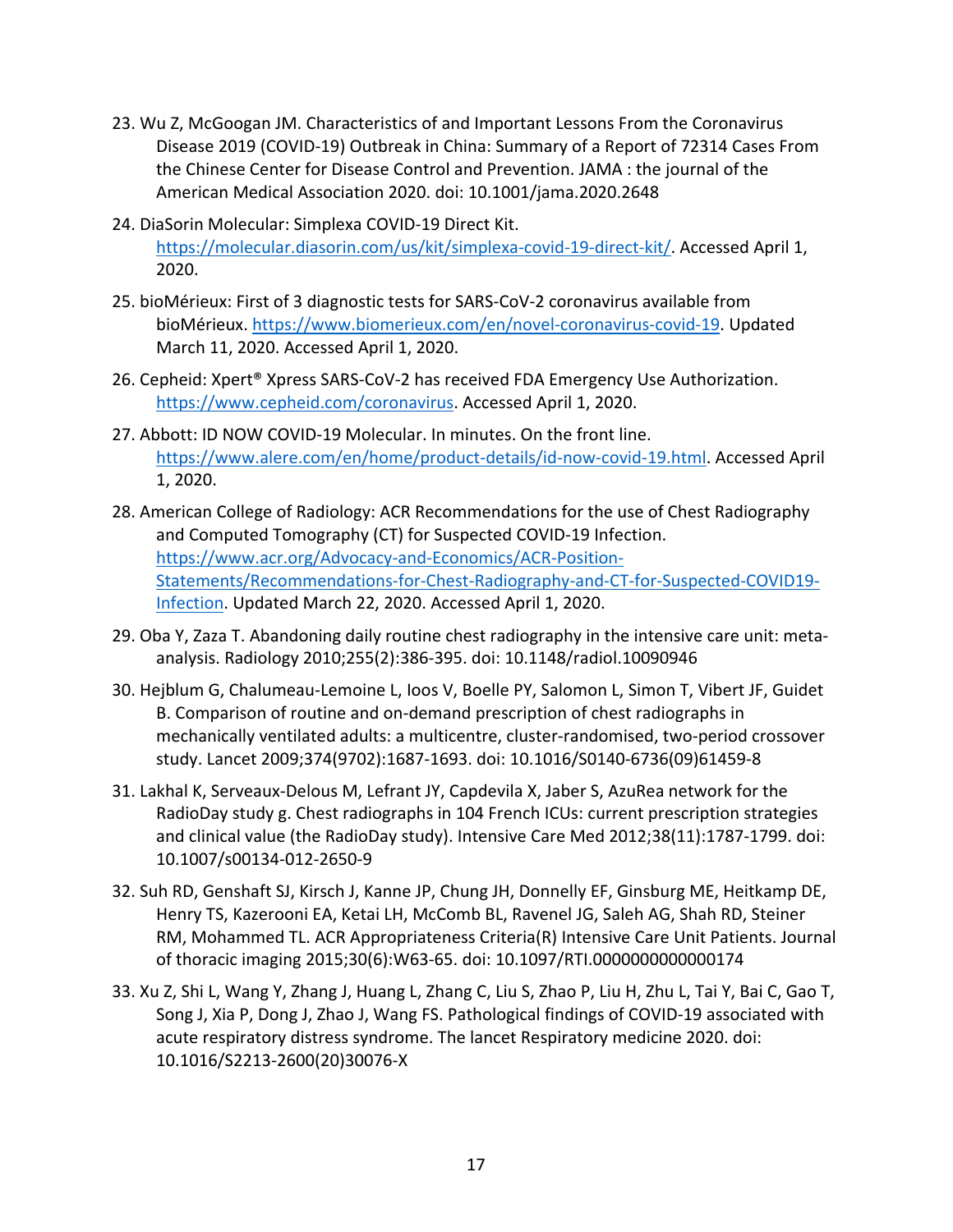- 34. Mizumoto K, Kagaya K, Zarebski A, Chowell G. Estimating the asymptomatic proportion of coronavirus disease 2019 (COVID-19) cases on board the Diamond Princess cruise ship, Yokohama, Japan, 2020. Euro Surveill 2020;25(10). doi: 10.2807/1560- 7917.ES.2020.25.10.2000180
- 35. Nishiura H, Kobayashi T, Suzuki A, Jung SM, Hayashi K, Kinoshita R, Yang Y, Yuan B, Akhmetzhanov AR, Linton NM, Miyama T. Estimation of the asymptomatic ratio of novel coronavirus infections (COVID-19). Int J Infect Dis 2020. doi: 10.1016/j.ijid.2020.03.020
- 36. Salehi S, Abedi A, Balakrishnan S, Gholamrezanezhad A. Coronavirus Disease 2019 (COVID-19): A Systematic Review of Imaging Findings in 919 Patients. AJR American journal of roentgenology 2020:1-7. doi: 10.2214/AJR.20.23034
- 35. Nishiura H, Kobayashi T, Suzuki A, Jung SM, Hayashi K, Kinoshita R, Yang Y, Yuan B,<br>Akhmethanov AR, Linton NM, Mayma, T. Estimation of the skynpromatic ratio of novel<br>coronavirus infections (COVID-13). In J Infect Dis 37. Simpson S, Kay FU, Abbara A, Bhalla S, Chung JH, Chung M, Henry TS, Kanne JP, Kligerman S, Ko JP, Litt H. Radiological Society of North America Expert Consensus Statement on Reporting Chest CT Findings Related to COVID-19. Endorsed by the Society of Thoracic Radiology, the American College of Radiology, and RSNA. Radiology: Cardiothoracic Imaging 2020;2(2). doi: 10.1148/ryct.2020200152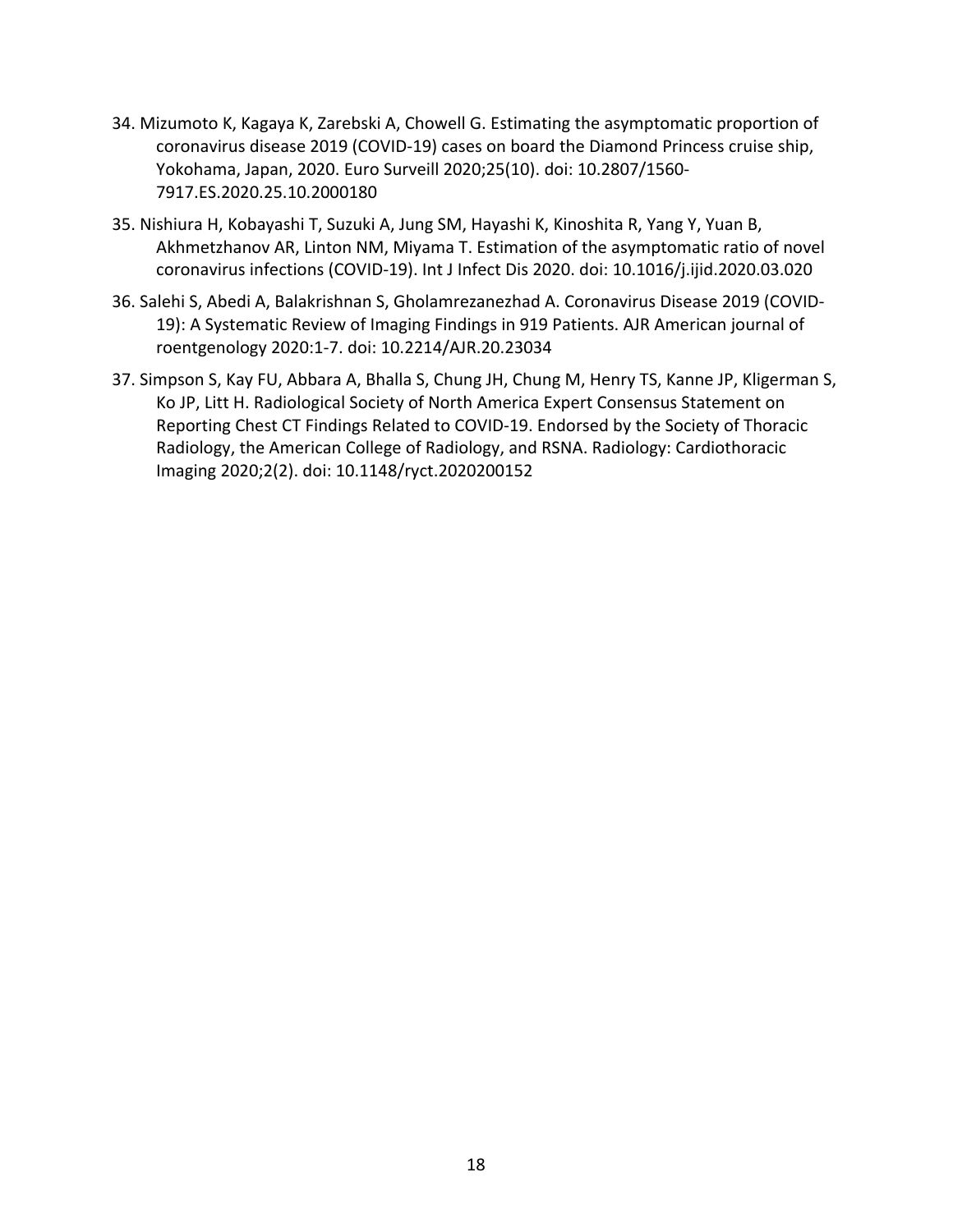## **Table 1. Definitions and Criteria for Key Components of Common Clinical Scenarios**

|        | Severity of respiratory disease                                                                                                                                                                                  |
|--------|------------------------------------------------------------------------------------------------------------------------------------------------------------------------------------------------------------------|
| $\Box$ | Mild: No evidence of significant pulmonary dysfunction or damage (e.g., absence of<br>hypoxemia, no or mild dyspnea)                                                                                             |
| ⊔      | Moderate-to-severe: Evidence of significant pulmonary dysfunction or damage (e.g.,<br>hypoxemia, moderate-to-severe dyspnea)                                                                                     |
|        | <b>Pre-test probability</b>                                                                                                                                                                                      |
|        | $\Box$ Based upon background prevalence of disease as estimated by observed transmission<br>patterns. May be further modified by individual's exposure risk. Sub-categorized as:                                 |
|        | Low: Sporadic transmission<br>$\circ$                                                                                                                                                                            |
|        | Medium: Clustered transmission<br>$\circ$                                                                                                                                                                        |
|        | High: Community transmission<br>$\circ$                                                                                                                                                                          |
|        | Risk factors for disease progression                                                                                                                                                                             |
| ⊔      | Present: Clinical judgement regarding combination of age > 65 years and presence of<br>comorbidities (e.g., cardiovascular disease, diabetes, chronic respiratory disease,<br>hypertension, immune-compromised)  |
| $\Box$ | Absent: Defined by the absence of risk factors for disease progression                                                                                                                                           |
|        | <b>Disease progression</b>                                                                                                                                                                                       |
| $\Box$ | Progression of mild disease to moderate-to-severe disease as defined above.<br>Progression of moderate-to-severe disease with worsening objective measures of<br>hypoxemia.                                      |
|        | <b>Resource constraints</b>                                                                                                                                                                                      |
| $\Box$ | Limited access to personnel, personal protective equipment, COVID-19 testing ability<br>(including swabs, reagent, or personnel), hospital beds, and/or ventilators with the<br>need to rapidly triage patients. |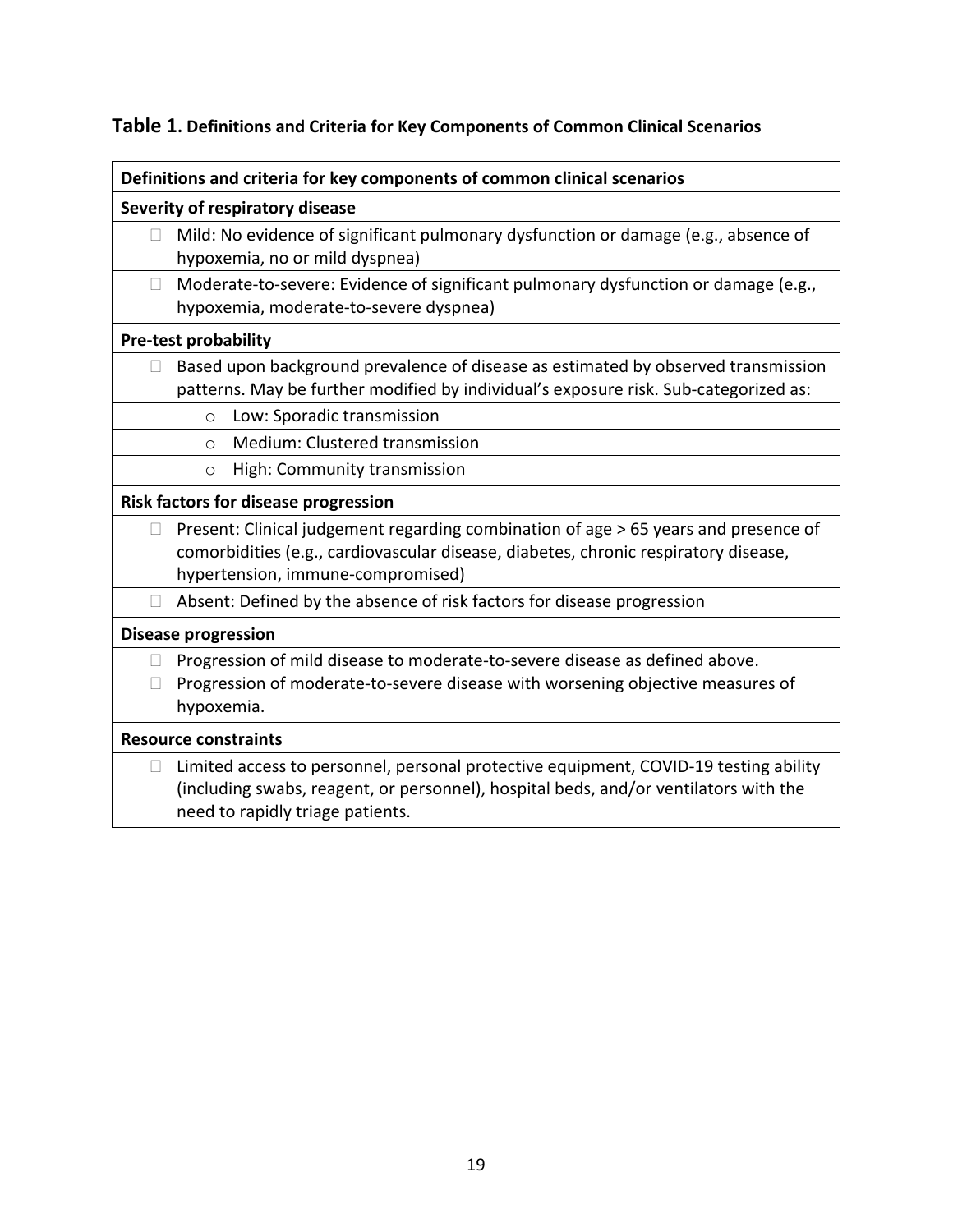# **Table 2. Summary of Recommendations for Imaging**

| individuals<br>Imaging is not indicated for patients with mild features of COVID-19 unless they are at<br>⊔<br>risk for disease progression (Scenario 1)<br>Imaging is indicated for patients with moderate to severe features of COVID-19<br>⊔<br>regardless of COVID-19 test results (Scenarios 2 and 3)<br>Imaging is indicated for patients with COVID-19 and evidence of worsening<br>$\Box$<br>respiratory status (Scenarios 1, 2, and 3)<br>In a resource constrained environment where access to CT is limited, CXR may be<br>$\mathbf{L}$<br>preferred for patients with COVID-19 unless features of respiratory worsening<br>warrant the use of CT (Scenarios 2 and 3)<br>Daily chest radiographs are NOT indicated in stable intubated patients with COVID-19<br>$\Box$<br>CT is indicated in patients with functional impairment and/or hypoxemia after<br>$\Box$<br>recovery from COVID-19<br>COVID-19 testing is indicated in patients incidentally found to have findings suggestive<br>$\Box$<br>of COVID-19 on a CT scan | Ш | <b>Main Recommendations</b><br>Imaging is not routinely indicated as a screening test for COVID-19 in asymptomatic |
|-------------------------------------------------------------------------------------------------------------------------------------------------------------------------------------------------------------------------------------------------------------------------------------------------------------------------------------------------------------------------------------------------------------------------------------------------------------------------------------------------------------------------------------------------------------------------------------------------------------------------------------------------------------------------------------------------------------------------------------------------------------------------------------------------------------------------------------------------------------------------------------------------------------------------------------------------------------------------------------------------------------------------------------------|---|--------------------------------------------------------------------------------------------------------------------|
|                                                                                                                                                                                                                                                                                                                                                                                                                                                                                                                                                                                                                                                                                                                                                                                                                                                                                                                                                                                                                                           |   |                                                                                                                    |
|                                                                                                                                                                                                                                                                                                                                                                                                                                                                                                                                                                                                                                                                                                                                                                                                                                                                                                                                                                                                                                           |   |                                                                                                                    |
|                                                                                                                                                                                                                                                                                                                                                                                                                                                                                                                                                                                                                                                                                                                                                                                                                                                                                                                                                                                                                                           |   |                                                                                                                    |
|                                                                                                                                                                                                                                                                                                                                                                                                                                                                                                                                                                                                                                                                                                                                                                                                                                                                                                                                                                                                                                           |   |                                                                                                                    |
| <b>Additional Recommendations</b>                                                                                                                                                                                                                                                                                                                                                                                                                                                                                                                                                                                                                                                                                                                                                                                                                                                                                                                                                                                                         |   |                                                                                                                    |
|                                                                                                                                                                                                                                                                                                                                                                                                                                                                                                                                                                                                                                                                                                                                                                                                                                                                                                                                                                                                                                           |   |                                                                                                                    |
|                                                                                                                                                                                                                                                                                                                                                                                                                                                                                                                                                                                                                                                                                                                                                                                                                                                                                                                                                                                                                                           |   |                                                                                                                    |
|                                                                                                                                                                                                                                                                                                                                                                                                                                                                                                                                                                                                                                                                                                                                                                                                                                                                                                                                                                                                                                           |   |                                                                                                                    |
|                                                                                                                                                                                                                                                                                                                                                                                                                                                                                                                                                                                                                                                                                                                                                                                                                                                                                                                                                                                                                                           |   |                                                                                                                    |
|                                                                                                                                                                                                                                                                                                                                                                                                                                                                                                                                                                                                                                                                                                                                                                                                                                                                                                                                                                                                                                           |   |                                                                                                                    |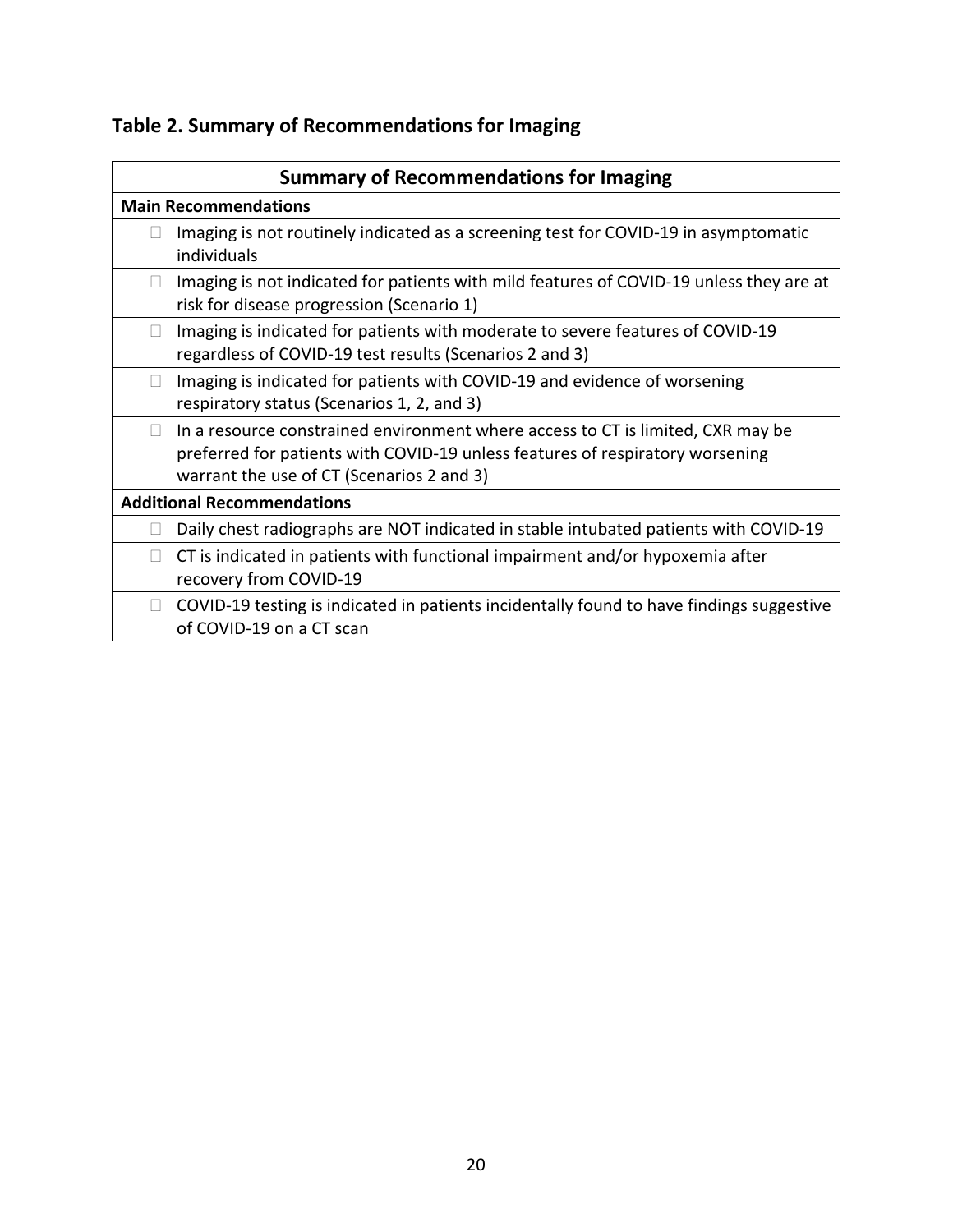

Interior students.<br>
The Disease Point Bristopher Contention Content of the Second Content of the Second Content of the Content of the Content of the Content of the Content of the Content of the Content of the Content of th **Figure 1**: The first of three clinical scenarios presented to the panel with final recommendations. Mild features refer to absence of significant pulmonary dysfunction or damage. Pre-test probability is based upon background prevalence of disease and may be further modified by individual's exposure risk. The absence of resource constraints corresponds to sufficient availability of personnel, personal protective equipment, COVID-19 testing, hospital beds, and/or ventilators with the need to rapidly triage patients. Numbers in blue circles indicate key questions referenced in the text and presented in Figure 4. Contextual detail and considerations for imaging with CXR (chest radiography) versus CT (computed tomography) are presented in the text. (Pos=positive, Neg=negative, Mod=moderate). [Although not covered by this scenario and not shown in the figure, in the presence of significant resources constraints, there is no role for imaging of patients with mild features of COVID-19.]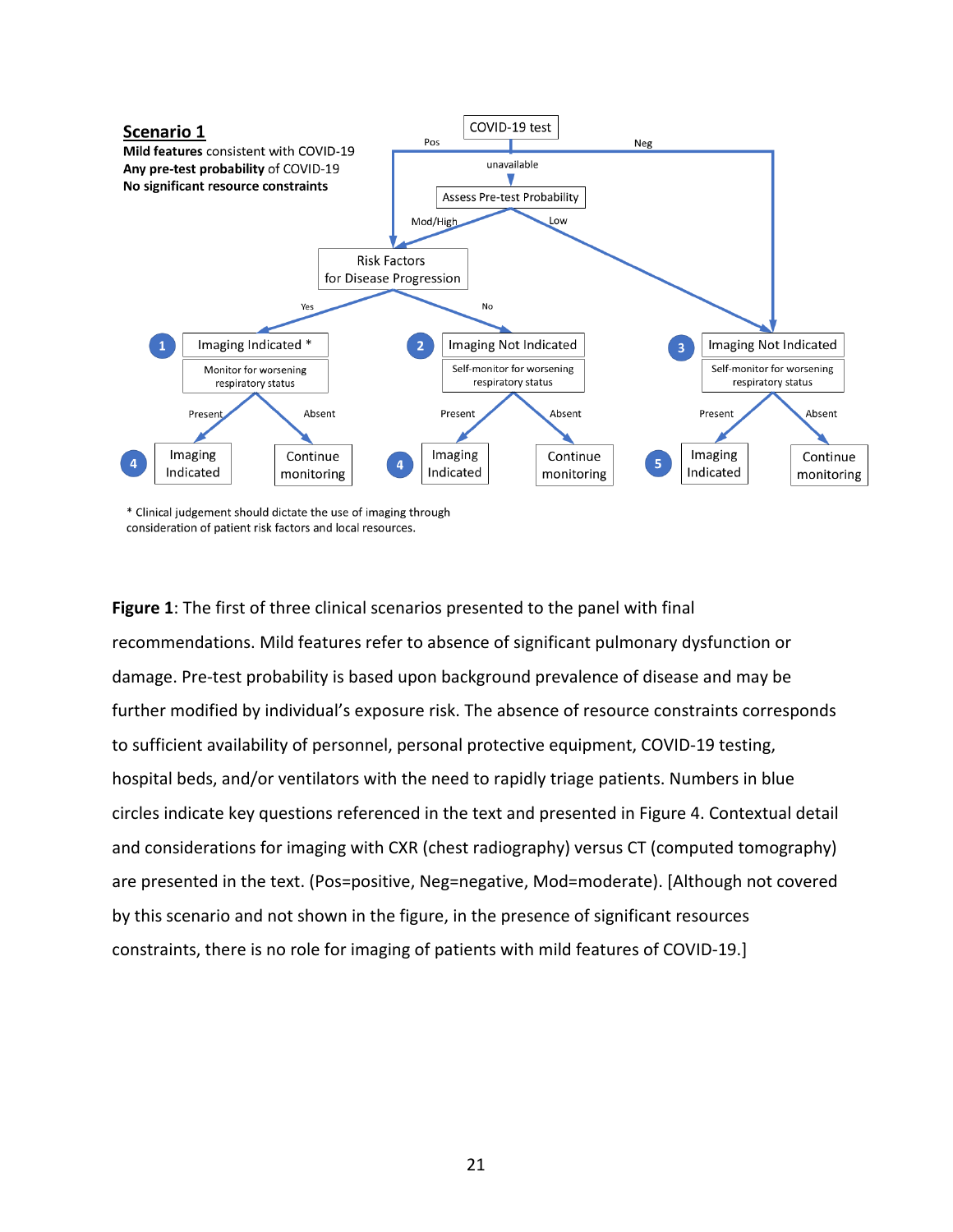### **Scenario 2**

Moderate to severe features consistent with COVID-19 Any pre-test probability of COVID-19 No significant resource constraints



IN The Content of The Content of The Content of The Content of The Content of The Content of The Content of The Content of The Content of The Content of The Content of The Content of The Content of The Content of The Cont **Figure 2**: The second of three clinical scenarios presented to the panel with final recommendations. Moderate-to-severe features refer to evidence of significant pulmonary dysfunction or damage. Pre-test probability is based upon background prevalence of disease and may be further modified by individual's exposure risk. The absence of resource constraints corresponds to sufficient availability of personnel, personal protective equipment, COVID-19 testing, hospital beds, and/or ventilators with the need to rapidly triage patients. Numbers in blue circles indicate key questions referenced in the text and presented in Figure 4. Contextual detail and considerations for imaging with CXR (chest radiography) versus CT (computed tomography) are presented in the text. (Pos=positive, Neg=negative, Alt Dx=alternate diagnosis).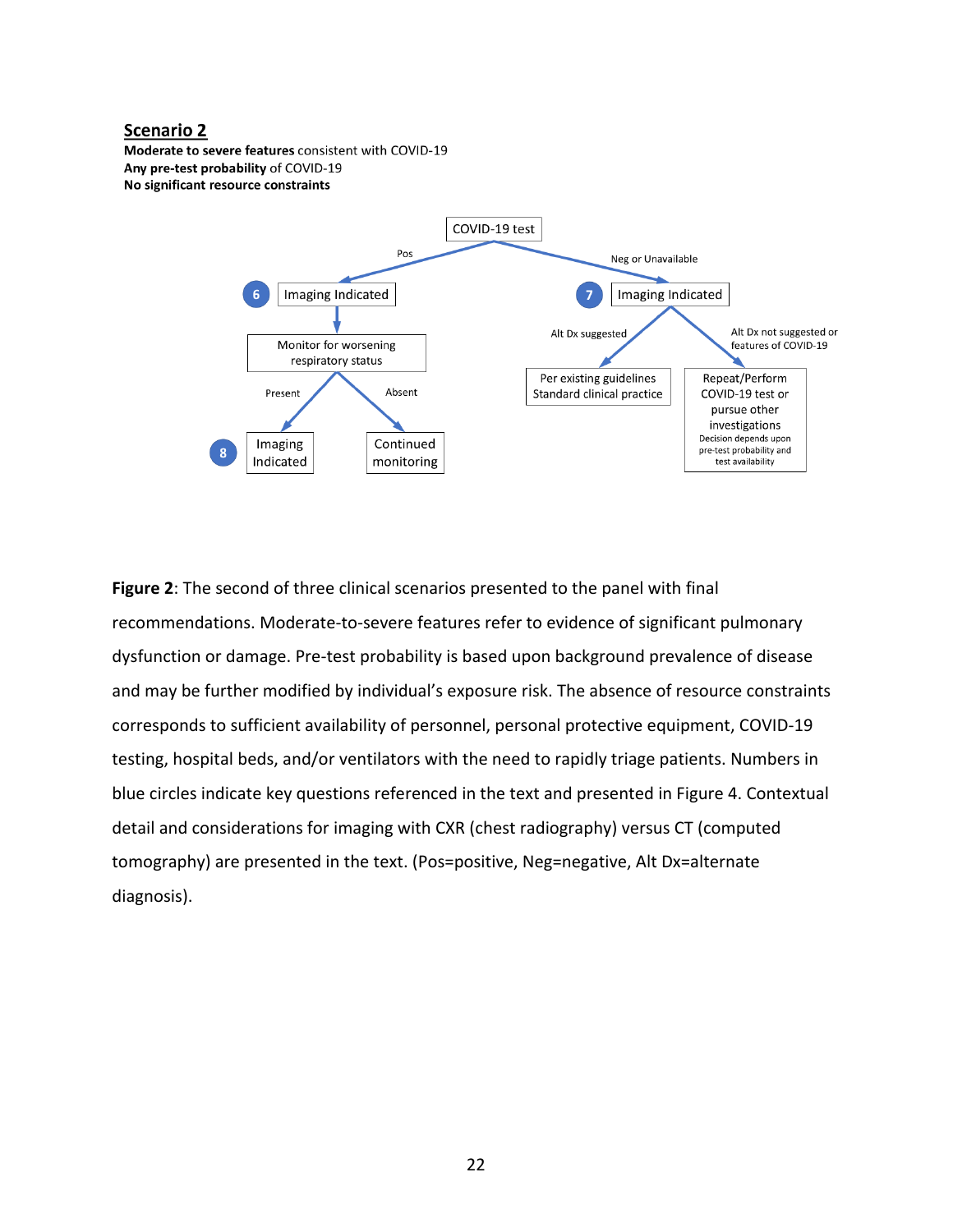### Scenario 3

Moderate to severe features consistent with COVID-19

High pre-test probability of COVID-19

Resource constrained (Need for urgent patient triage due to lack of resources - beds, ventilators, medical personnel, PPE, COVID tests)



**Figure 3**: The third of three clinical scenarios presented to the panel with final recommendations. Moderate-to-severe features refer to evidence of significant pulmonary dysfunction or damage. High pre-test probability is based upon high background prevalence of disease associated with community transmission. Rapid COVID-19 test is a point-of-care test with a less than one-hour turnaround time. Numbers in blue circles indicate key questions referenced in the text and presented in Figure 4. Contextual detail and considerations for imaging with CXR (chest radiography) versus CT (computed tomography) are presented in the text. (Pos=positive, Neg=negative, Alt Dx=alternate diagnosis).